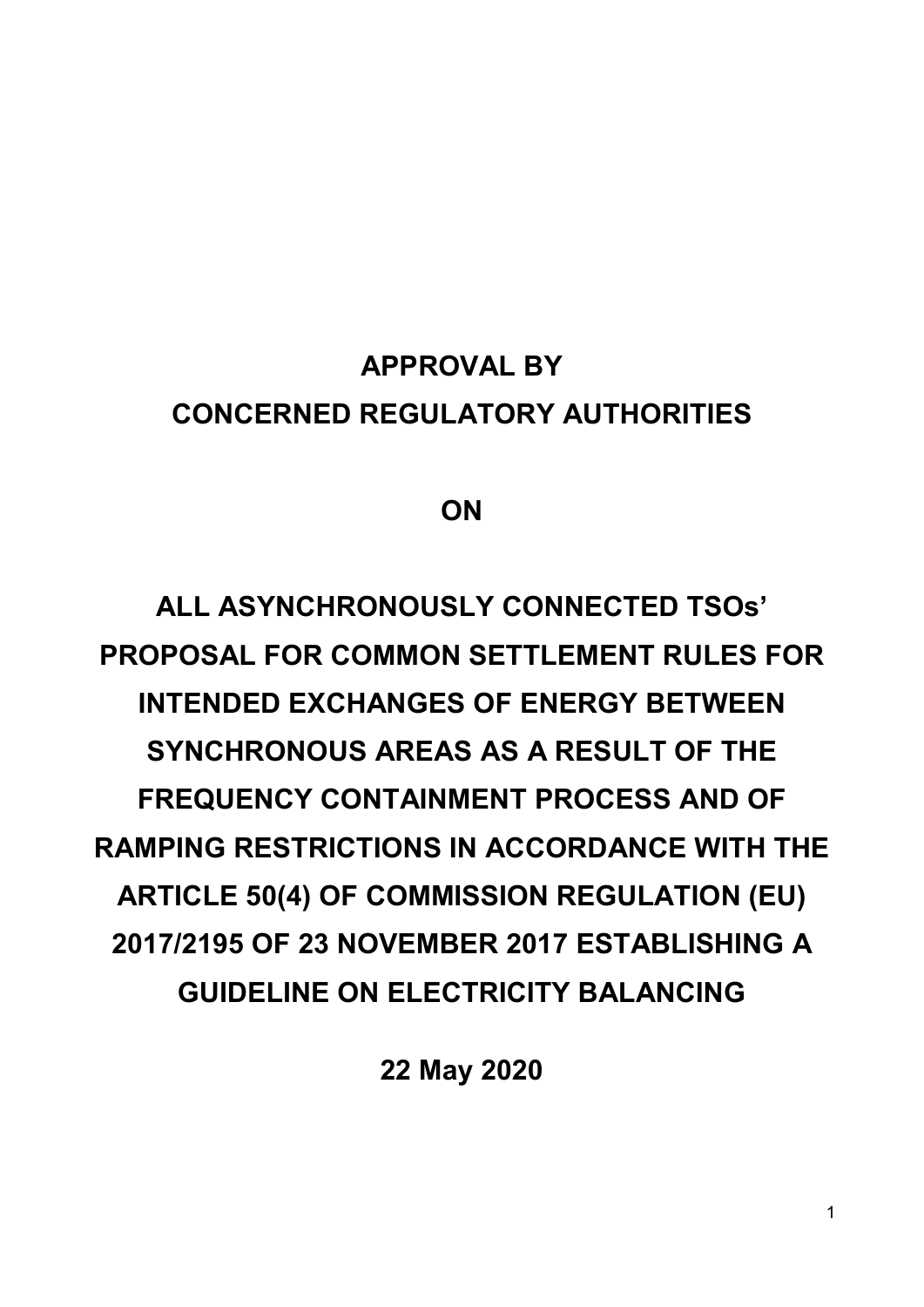# I. Introduction and legal context

Article 50(4) of the Commission Regulation (EU) 2017/2195 (hereafter: EBGL)<sup>1</sup> requires that by 18 months after the entry into force of the EBGL, all asynchronously connected TSOs (hereafter: concerned TSOs) intentionally exchanging energy between synchronous areas shall develop a proposal for common settlement rules applicable to all intended exchanges of energy, as a result of one or both: i) the frequency containment process for active power output on synchronous area level pursuant to articles 172 and 173 of Regulation (EU) 2017/1485; ii) ramping restrictions for active power output on synchronous area level pursuant to article 137 of Regulation (EU) 2017/1485.

The final proposal shall be subject to the approval of all concerned Regulatory Authorities (hereafter: concerned RAs).

In the process of drafting and submitting the proposal according to article 50(4), the TSOs have adopted a definition of "asynchronously connected TSOs" that affects the geographical scope of the submission to the RAs. In this framework the asynchronously connected TSOs are all those TSOs that host at least one HVDC interconnector connecting two synchronous areas, namely: 50Hertz, BritNed, Eirgrid, ElecLinK, Elering, Elia, Energinet, Fingrid, Litgrid, Moyle, National Grid ESO, NGIL, PSE, RTE, SONI, Statnett, Svenska kraftnät, TenneT DE and TenneT NL. According to this definition, only the corresponding RAs have received the proposal, establishing the set of concerned RAs.

By submitting this approval paper, all concerned RAs agree to accept the definition of asynchronously connected TSOs and its impact on the submission and decision process.

The all concerned TSOs' proposal for a methodology for common settlement rules applicable to energy exchanges resulting from frequency containment process and/or ramping restrictions, in accordance with Article 50(4) of the EBGL (hereafter: the Proposal), was received by the last concerned RA on 10 July 2019.

All concerned RAs reached an agreement on 4 December 2019, to request an amendment to the Proposal. The amended Proposal was received by the last RA on 27 March 2020. Article 6(1) of the EBGL requires relevant Regulatory Authorities to make a decision within two months following receipt of submissions of the last relevant Regulatory Authority concerned. A decision is therefore required by all concerned RAs by 27 May 2020.

This agreement of all concerned RAs shall provide evidence that a decision on the amended Proposal does not need to be adopted by ACER pursuant to Article 5(7) of the EBGL.

-

<sup>1</sup> Commission regulation (EU) 2017/2195 of 23 November 2017 establishing a guideline on electricity balancing, referred to as the "EBGL"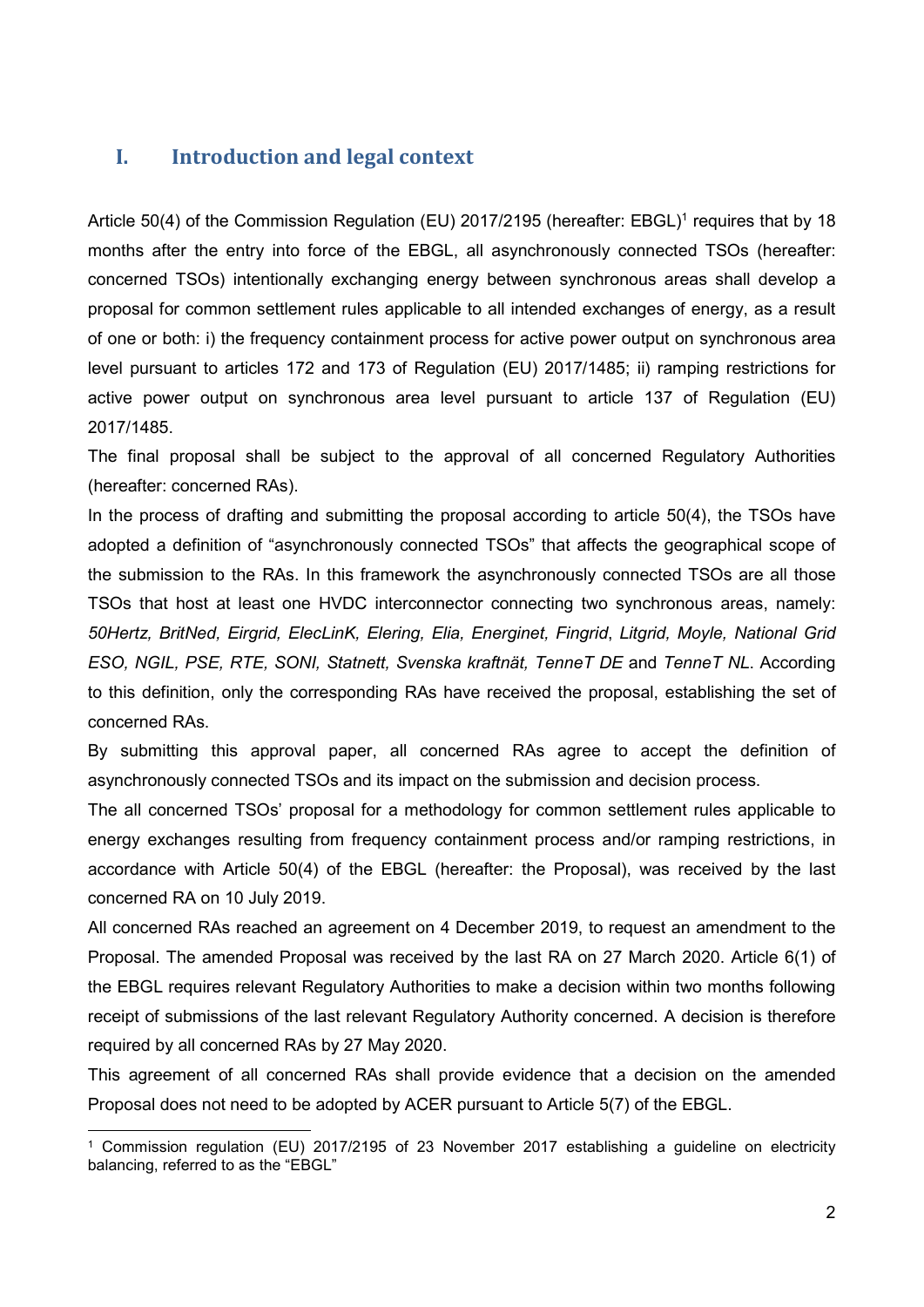The concerned RAs' joint approval was coordinated through the Electricity Balancing TF (hereafter: EB TF) of ACER and agreed on 22 May 2020.

The legal provisions that lie at the basis of the Proposal can be found in Articles 3, 5 and 50 of the EBGL:

#### Article 3 Objectives and regulatory aspects

1. This Regulation aims at:

(a) fostering effective competition, non-discrimination and transparency in balancing markets;

(b) enhancing efficiency of balancing as well as efficiency of European and national balancing markets;

(c) integrating balancing markets and promoting the possibilities for exchanges of balancing services while contributing to operational security;

(d) contributing to the efficient long-term operation and development of the electricity transmission system and electricity sector in the Union while facilitating the efficient and consistent functioning of day-ahead, intraday and balancing markets;

(e) ensuring that the procurement of balancing services is fair, objective, transparent and marketbased, avoids undue barriers to entry for new entrants, fosters the liquidity of balancing markets while preventing undue distortions within the internal market in electricity;

(f) facilitating the participation of demand response including aggregation facilities and energy storage while ensuring they compete with other balancing services at a level playing field and, where necessary, act independently when serving a single demand facility;

(g) facilitating the participation of renewable energy sources and support the achievement of the European Union target for the penetration of renewable generation.

2. When applying this Regulation, Member States, relevant regulatory authorities, and system operators shall:

(a) apply the principles of proportionality and non-discrimination;

(b) ensure transparency;

(c) apply the principle of optimisation between the highest overall efficiency and lowest total costs for all parties involved;

(d) ensure that TSOs make use of market-based mechanisms, as far as possible, in order to ensure network security and stability;

(e) ensure that the development of the forward, day-ahead and intraday markets is not compromised;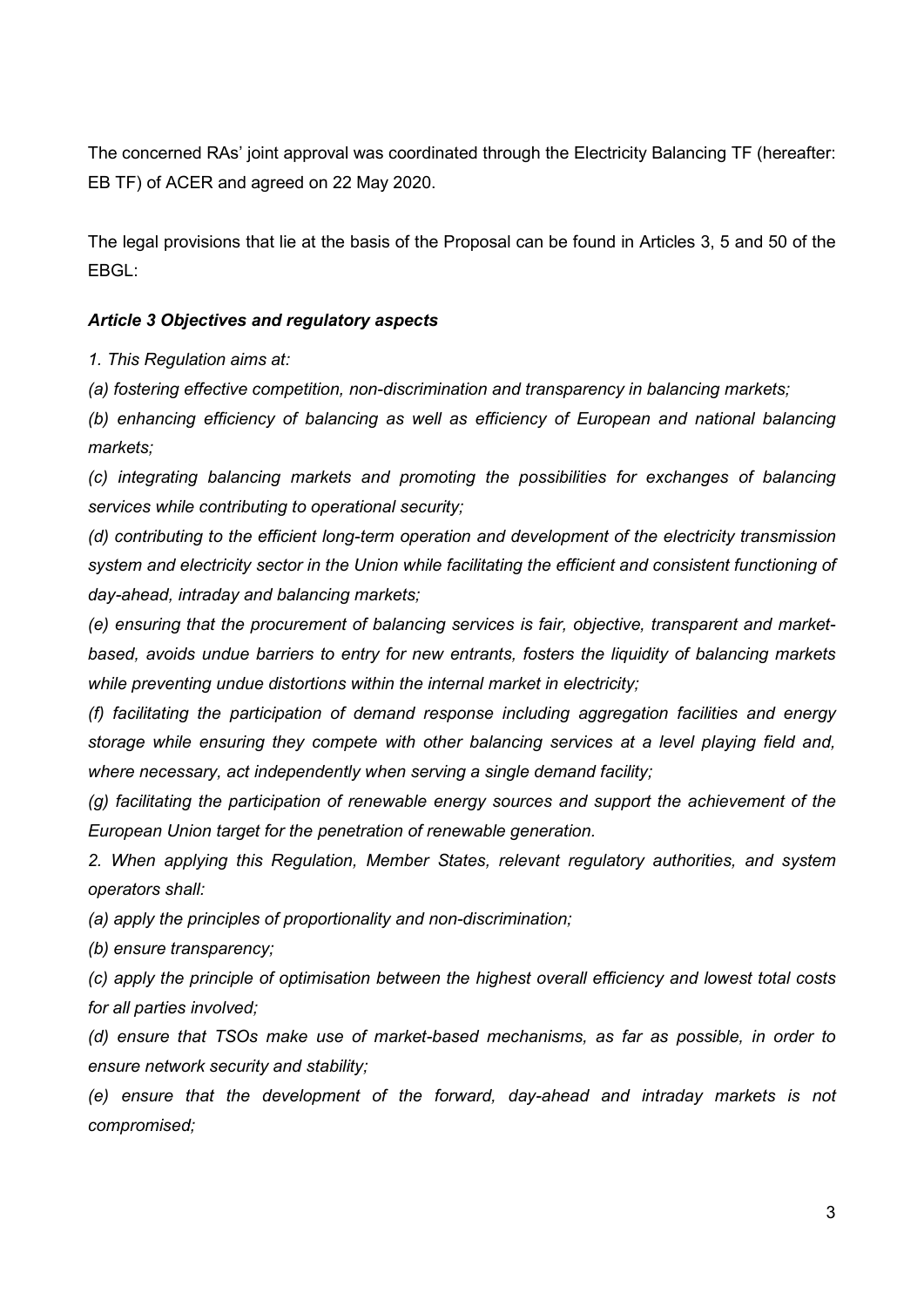(f) respect the responsibility assigned to the relevant TSO in order to ensure system security, including as required by national legislation;

(g) consult with relevant DSOs and take account of potential impacts on their system;

h) take into consideration agreed European standards and technical specifications.

#### Article 5 Approval of terms and conditions or methodologies of TSOs

1. Each relevant regulatory authority in accordance with Article 37 of Directive 2009/72/EC shall approve the terms and conditions or methodologies developed by TSOs under paragraphs 2, 3 and 4.

 $\left[\ldots\right]$ 

3. The proposals for the following terms and conditions or methodologies shall be subject to approval by all regulatory authorities of the concerned region:

 $[\ldots]$ 

(k) for the geographical area comprising all asynchronously connected TSOs intentionally exchanging energy, the TSO-TSO settlement rules for the intended exchange of energy pursuant to Article 50(4);

#### $\left[\ldots\right]$

5. The proposal for terms and conditions or methodologies shall include a proposed timescale for their implementation and a description of their expected impact on the objectives of this Regulation. The implementation timescale shall not be longer than 12 months after the approval by the relevant regulatory authorities, except where all relevant regulatory authorities agree to extend the implementation timescale or where different timescales are stipulated in this Regulation. Proposals on terms and conditions or methodologies subject to the approval by several or all regulatory authorities shall be submitted to the Agency at the same time that they are submitted to regulatory authorities. Upon request by the relevant regulatory authorities, the Agency shall issue an opinion within three months on the proposals for terms and conditions or methodologies.

6. Where the approval of the terms and conditions or methodologies requires a decision by more than one regulatory authority, the relevant regulatory authorities shall consult and closely cooperate and coordinate with each other in order to reach an agreement. Where the Agency issues an opinion, the relevant regulatory authorities shall take that opinion into account. Regulatory authorities shall decide on the terms and conditions or methodologies submitted in accordance with paragraphs 2 and 3, within six months following the receipt of the terms and conditions or methodologies by the relevant regulatory authority or, where applicable, by the last relevant regulatory authority concerned.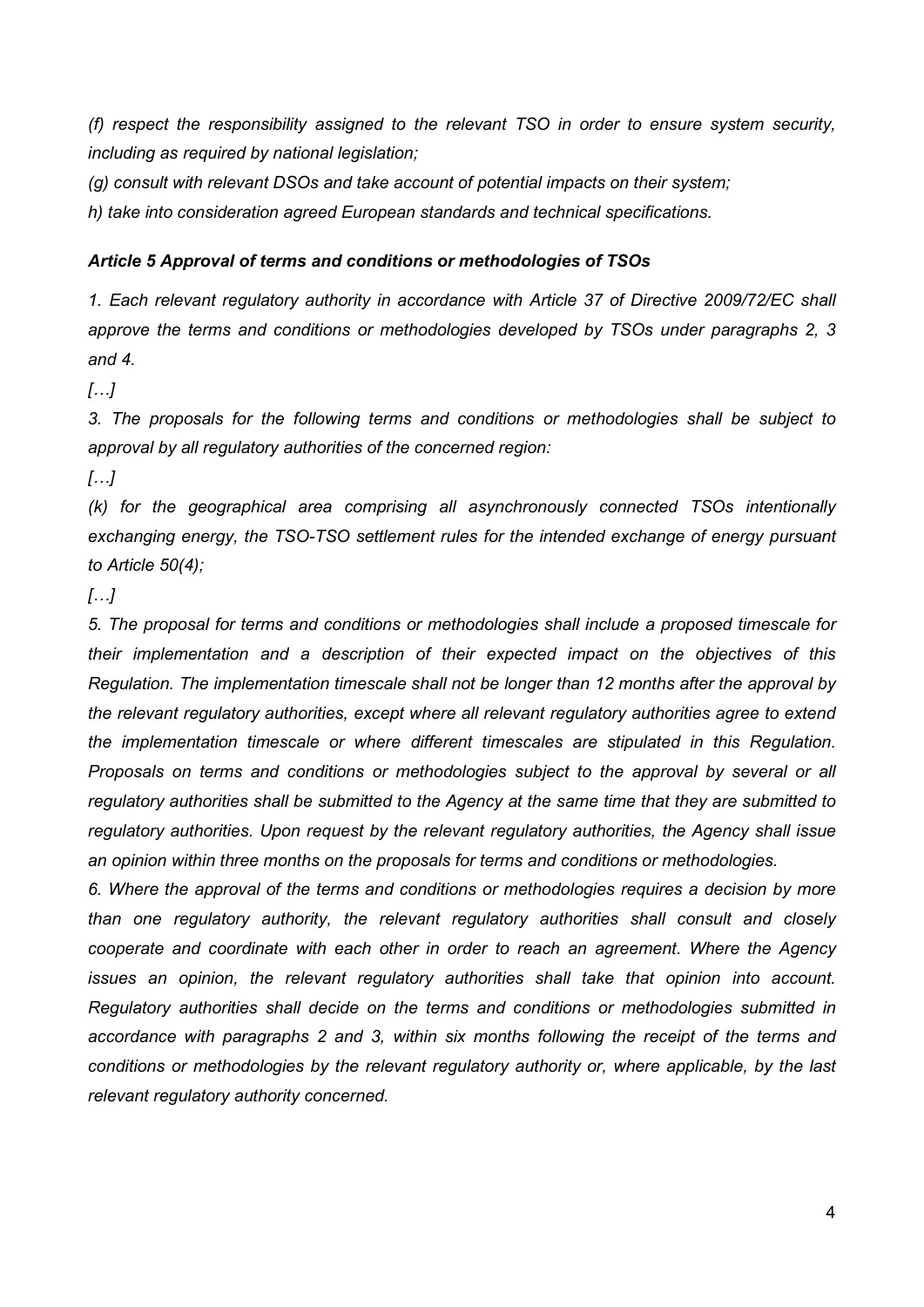7. Where the relevant regulatory authorities have not been able to reach agreement within the period referred to in paragraph 6, or upon their joint request, the Agency shall adopt a decision concerning the submitted proposals for terms and conditions or methodologies within six months from the day of referral, in accordance with Article 8(1) of Regulation (EC) No 713/2009. 8. Any party may complain against a relevant system operator or TSO in relation to that system operator's or TSO's obligations or decisions under this Regulation and may refer the complaint to the relevant regulatory authority which, acting as dispute settlement authority, shall issue a decision within two months after receipt of the complaint. That period may be extended by a further two months where additional information is sought by the relevant regulatory authority. That extended period may be further extended with the agreement of the complainant. The relevant regulatory authority's decision shall be binding unless and until overruled on appeal.

#### Article 50 Intended exchanges of energy

 $\lbrack$ ... $\lbrack$ 

4. By eighteen months after the entry into force of this Regulation, all asynchronously connected TSOs intentionally exchanging energy between synchronous areas shall develop a proposal for common settlement rules applicable to intended exchanges of energy, as a result of one or both:

(a) frequency containment process for active power output on synchronous area level pursuant to Articles 172 and 173 of Regulation (EU) 2017/1485;

(b) ramping restrictions for active power output on synchronous area level pursuant to Article 137 of Regulation (EU) 2017/1485.

8. All TSOs shall establish a coordinated mechanism for adjustments to settlements between all TSOs.

 $[\ldots]$ 

# II. All Asynchronously Connected TSOs' Proposal

The Proposal was not consulted by TSOs, since it is not explicitly provided by Article 10 of the EBGL.

All concerned RAs closely observed, analysed and continuously provided feedback and guidance to all TSOs during various meetings.

The amended Proposal, dated 27 March 2020, was received by the last Regulatory Authority on 27 March 2020, together with an updated explanatory document giving background information and rationale for the Proposal.